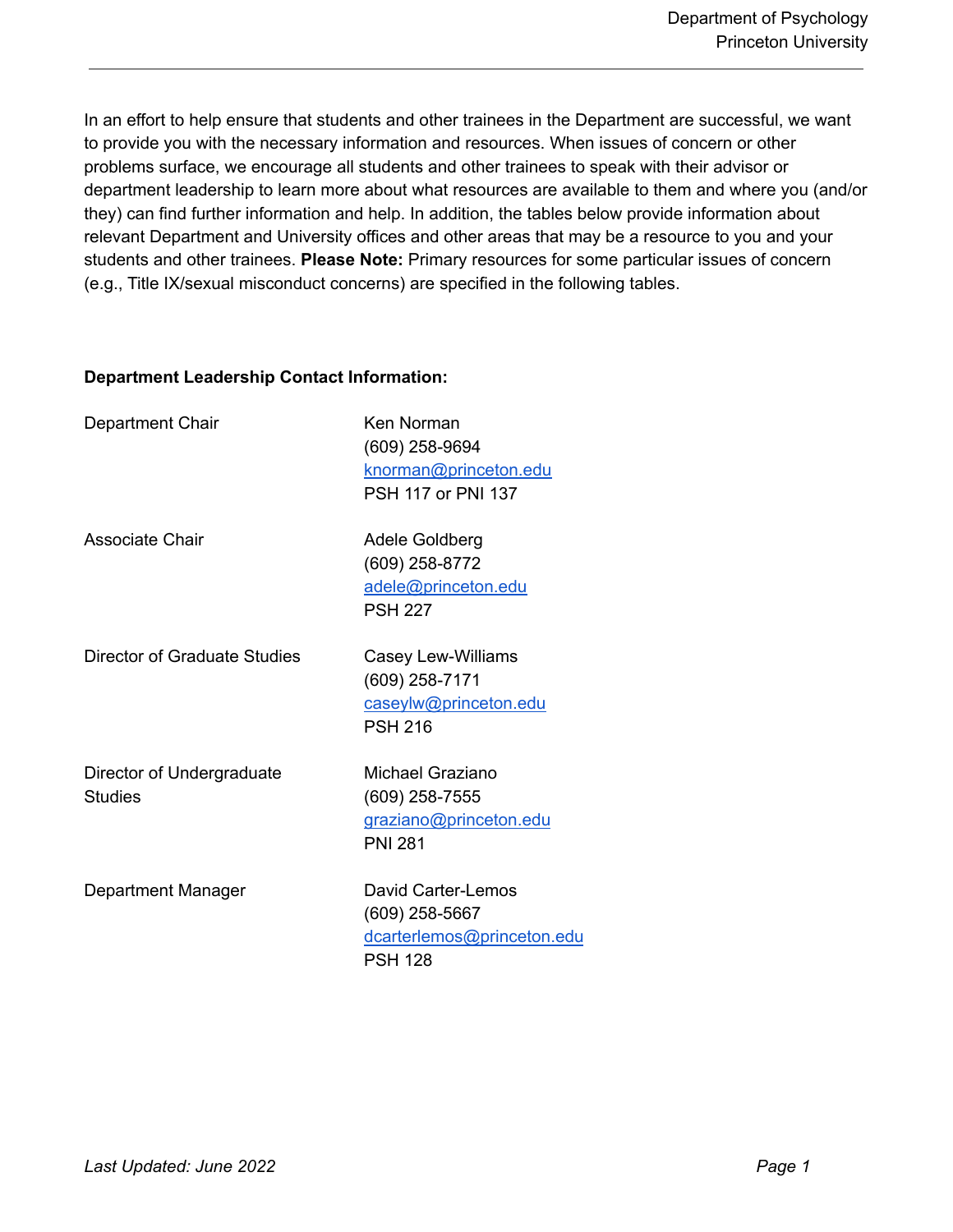## **Student Concerns:**

| <b>Student Concern</b>                             | <b>Resources and Information</b>                                                                                             |
|----------------------------------------------------|------------------------------------------------------------------------------------------------------------------------------|
| Academic Progress/Course<br>Concerns               | Casey Lew-Williams, Director of Graduate Studies                                                                             |
|                                                    | Jill Ray, Graduate Program Manager                                                                                           |
|                                                    | Academic Affairs, Graduate School<br>(609) 258-3168                                                                          |
| Personal and Mental Health<br>Concerns             | Student Life, Graduate School<br>(609) 258-9429                                                                              |
|                                                    | <b>Health and Wellness - Graduate School</b>                                                                                 |
|                                                    | <b>Short-Term Contingency Loans - Graduate School</b>                                                                        |
|                                                    | <b>Counseling and Psychological Services</b><br>(609) 258-3285<br>(609) 258-3138 for emergencies                             |
|                                                    | <b>Mind-Body Programs - University Health Services</b>                                                                       |
|                                                    | <b>Group Counseling &amp; Support- University Health Services</b>                                                            |
|                                                    | <b>Exclusive Provider Network (EPN) for Mental/Behavioral Health -</b><br><b>University Health Services</b>                  |
| Non-Emergency Medical Issues                       | <b>University Health Services</b><br>(609) 258-3141                                                                          |
| <b>Safety Concerns</b>                             | <b>Public Safety</b><br>(609) 258-1000<br>(609) 258-3333 for emergencies<br>911 for emergencies                              |
| <b>Issues Concerning Bias or</b><br>Discrimination | Diversity and Inclusion, Graduate School<br>(609) 258-9637                                                                   |
|                                                    | Director, Institutional Equity and Equal Employment Opportunity<br><b>Cheri Burgess</b><br>205 Nassau Hall<br>(609) 258-8504 |
|                                                    | <b>Inclusive Princeton</b>                                                                                                   |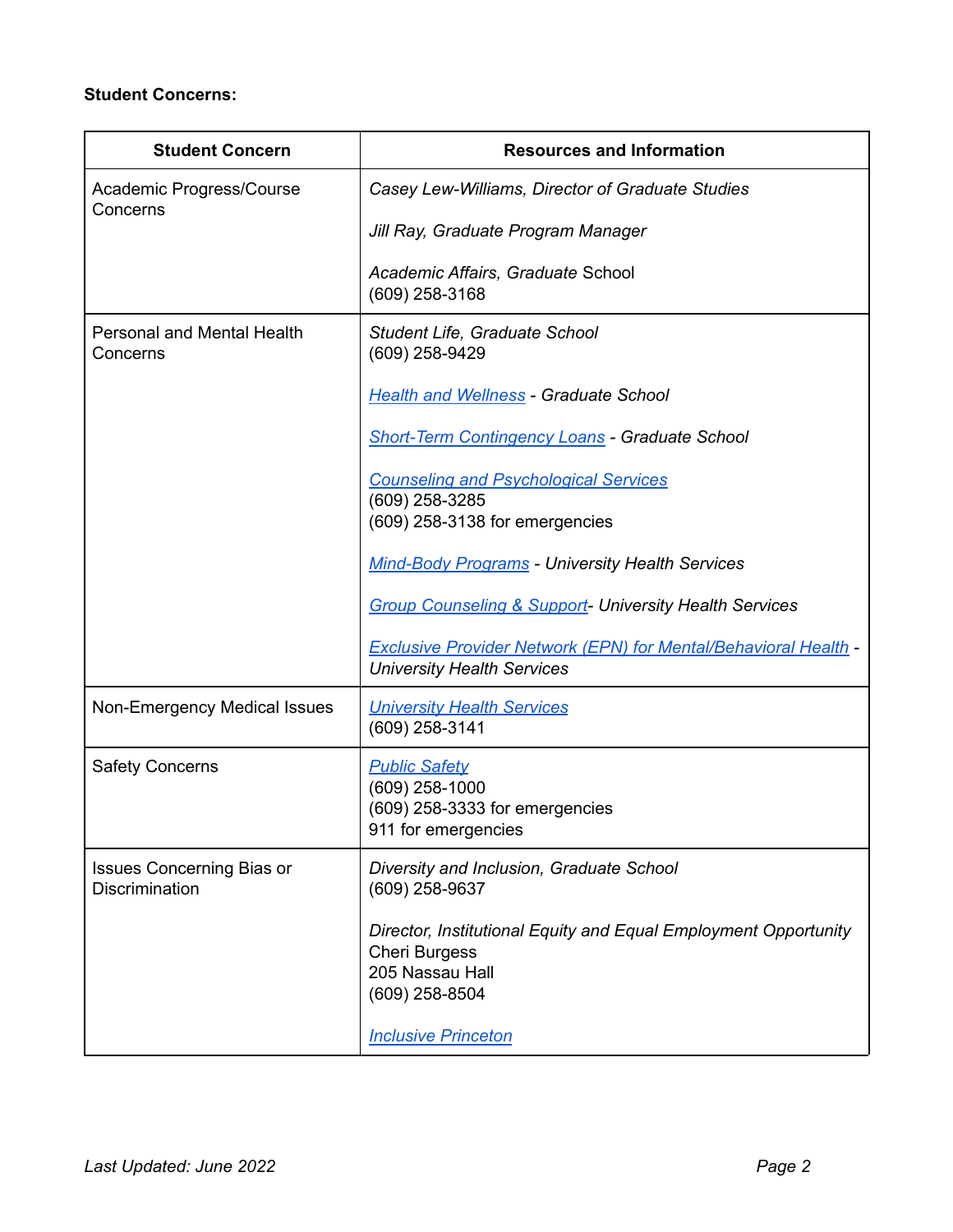| <b>Title IX/Sexual Misconduct</b>                                                                                                                                                                | <b>Confidential Resources:</b>                                                                                                                                                                           |
|--------------------------------------------------------------------------------------------------------------------------------------------------------------------------------------------------|----------------------------------------------------------------------------------------------------------------------------------------------------------------------------------------------------------|
| <b>Concerns</b><br>Faculty are required to<br>promptly report all confirmed<br>or suspected instances of<br>potentially illegal activity or<br>sexual misconduct to the Title<br>IX Coordinator. | <b>Sexual Harassment/Assault Advising, Resources &amp; Education</b><br>(SHARE) Office<br>(609) 258-3310<br>share@princeton.edu<br><b>University Health Services Counseling Center</b><br>(609) 258-3139 |
| <b>Anonymous Reporting:</b><br><b>EthicsPoint Hotline</b><br>(866) 478-9804 or<br>oac.princeton.edu/compliance/<br>hotline                                                                       | <b>Ombuds Office</b><br>(609) 258-1775<br>ombuds@princeton.edu<br><b>Office of Religious Life Chaplains</b><br>(609) 258-3047<br><b>Womanspace</b> (off-campus)<br>(609) 394-9000                        |
|                                                                                                                                                                                                  | <b>NON-Confidential Resources:</b>                                                                                                                                                                       |
|                                                                                                                                                                                                  | Faculty Advisor, Director of Graduate Studies, Associate Chair,<br>Chair, Department Manager, or any other faculty or staff member.                                                                      |
|                                                                                                                                                                                                  | <b>Title IX Coordinator</b><br><b>Michele Minter</b><br>205 Nassau Hall<br>(609) 258-6110<br>mminter@princeton.edu                                                                                       |
|                                                                                                                                                                                                  | Deputy Dean of the Faculty<br>Toni Turano<br>7 Nassau Hall<br>(609) 258-3024<br>tturano@princeton.edu                                                                                                    |
|                                                                                                                                                                                                  | <b>Sex Discrimination and Sexual Misconduct Complaint Form</b>                                                                                                                                           |
|                                                                                                                                                                                                  | <b>Department of Public Safety</b><br>$(609)$ 258-3333                                                                                                                                                   |
|                                                                                                                                                                                                  | Mercer County Sexual Assault Response Team (off-campus)<br>Contact Womanspace, Princeton Police Department, or the<br>Department of Public Safety                                                        |
|                                                                                                                                                                                                  | <b>Princeton Police Department</b><br>(609) 921-2100                                                                                                                                                     |